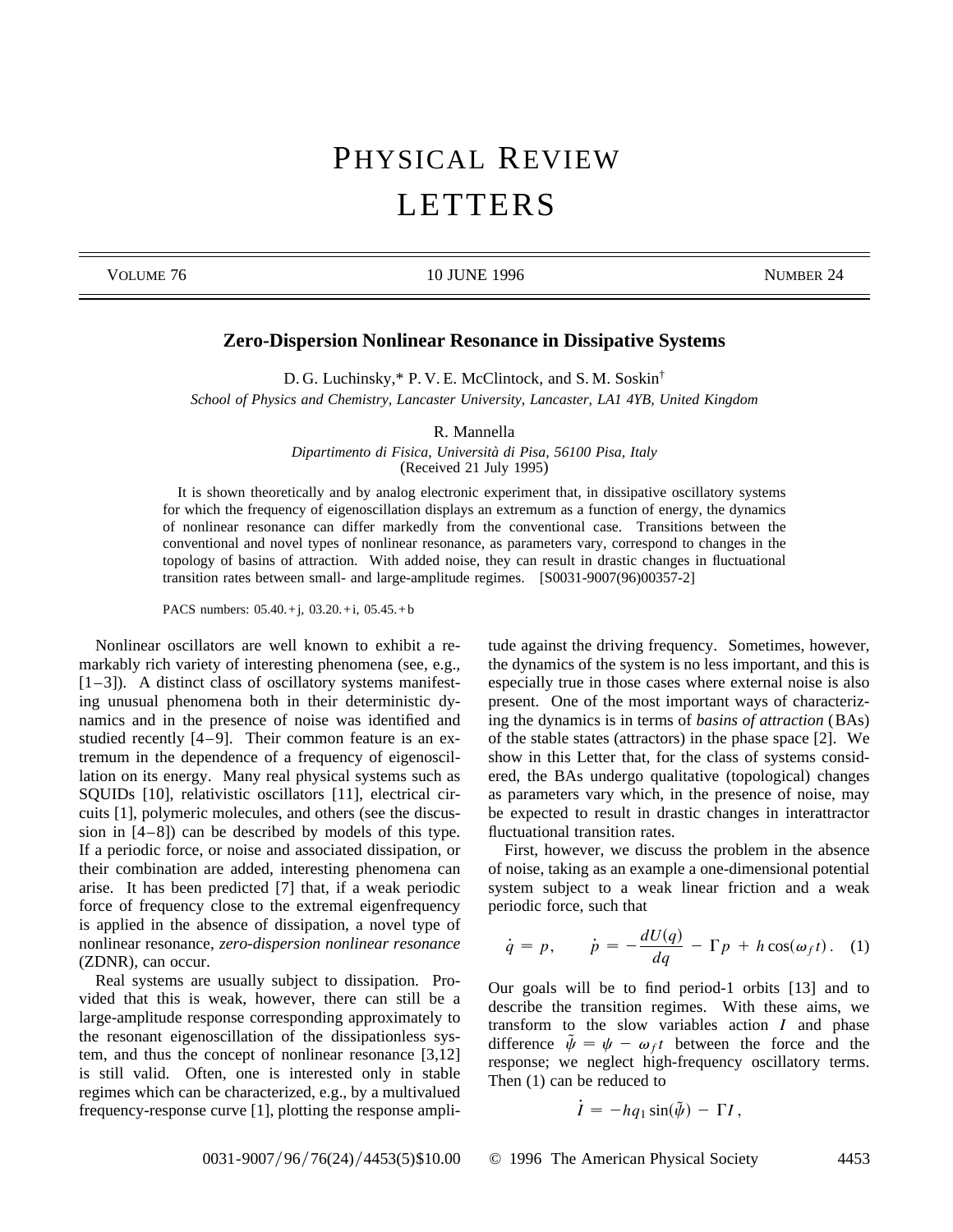$$
\dot{\tilde{\psi}} = \omega - \omega_f - \frac{dq_1}{dI} h \cos(\tilde{\psi}), \qquad (2)
$$

where  $\omega \equiv \omega(I)$  is the eigenfrequency corresponding to *I*, and *q*<sup>1</sup> is the first harmonic in the Fourier expansion of *q*:

$$
q \equiv q(I, \psi) = 2 \sum_{n=0}^{\infty} q_n(I) \cos(n\psi).
$$
 (3)

The period-1 orbits are located by finding the stationary solutions of (2) with nonzero action. These can be of two types,

$$
\tilde{\psi}_{st} = -\arcsin\{\Gamma I_{st}/hq_1(I_{st})\},
$$
\n
$$
\tilde{\psi}_{st} = \arcsin\{\Gamma I_{st}/hq_1(I_{st})\} - \pi,
$$
\n(4)

where  $I_{st}$  satisfies the equation

$$
\omega(I_{\rm st}) - \omega_f = \pm h \frac{dq_1(I_{\rm st})}{dI_{\rm st}} \left[ 1 - \left( \frac{\Gamma I_{\rm st}}{hq_1(I_{\rm st})} \right)^2 \right]^{1/2} \tag{5}
$$

in which the plus and minus refer to the upper and lower equations of (4), respectively. Equation (5) can be solved explicitly for very small *h*, or numerically for larger *h* (Fig. 1).

Looking at Fig. 1 one can easily understand that, just as in the dissipationless case [7], there will be a range of  $\omega_f$  for which the extremum of the full line comes above the abscissa  $(\omega = \omega_f)$  line but still intersects the upper dotted line near  $I_m$ ; i.e., a large amplitude response can exist even if  $\omega_f$  is beyond the spectrum of eigenfrequencies.

For further analysis, we turn to an archetypal example [5] of a potential whose dependence of eigenfrequency on energy possesses an extremum [14],



FIG. 1. Typical dependence of  $\omega - \omega_f$  on *I* for a system with a minimum in  $\omega(E)$  (full line), and solutions of (5) for stationary actions. The dotted line represents  $\pm \hbar q_1^{\prime} [1 (TI/hq_1)^2$ <sup>1/2</sup>. The intersections corresponding to stable points  $(attractors)$  and unstable ones  $(saddles)$  are labeled  $S1-S3$  and U1 and U2, respectively.

$$
U(q) = \frac{1}{2} \omega_0^2 q^2 + \frac{1}{3} \beta q^3 + \frac{1}{4} \gamma q^4,
$$
  

$$
\frac{9}{10} < \beta^2 / \gamma \omega_0^2 < 4,
$$
 (6)

with  $\omega_0 = 1, \beta = 5/3, \gamma = 1$ . With these coefficients in (6), there is a minimum in  $\omega(I)$ :  $\omega_m = 0.805$ ,  $I_m$  =  $0.187, \ \omega_m'' = d^2\omega(I_m)/dI_m^2 = 10.5, \ q_{1m} \equiv q_1(I_m) =$ 0.325. Figure 2 shows the bifurcation diagram in the plane of the driving force parameters for  $\Gamma = 0.011$ . Its structure is typical of that expected for any system with an extremum in eigenfrequency as a function of energy (or action). The theoretical lines were obtained from the condition that curves corresponding to the left- and right-hand sides of (5) touch rather than cross each other (cf. Fig. 1); they are in good agreement with the analog electronic measurements (data points) based on the use of a standard technique [15] to model (1) and (6) which represent the first experimental observations of ZDNR. Within the region bounded by the full lines (except *very* close to cusps of full lines), point S1 in Fig. 1 is well separated in action from  $S2/S3$ . The response corresponding to  $S2/S3$  is always strongly nonlinear. The response corresponding to S1 is linear in the region far below the upper full line. It starts to be nonlinear when closer to the line, but even then it is still significantly



FIG. 2. The bifurcation diagram in the plane of the driving force parameters for (1) and (6) with  $\omega_0 = \gamma = 1.0, \beta =$  $5/3, \overline{\Gamma} = 0.011$  (the normalization of the vertical axis is  $q_{1m}/\Gamma I_m = 159.0$ . Full lines bound the region within which both the linear  $(S1)$  and one or both of nonlinear  $(S2, S3)$ responses can exist: The upper line (theory) and triangles (analog electronic simulation) mark the boundary of linear response, and the lower line and squares mark that for the nonlinear responses. Dashed lines bound the region where *both* nonlinear responses (S2, S3) coexist: The upper dashed line (theory) and circles (simulation) mark the boundary for the lower action attractor (S2), and the lower dashed line and diamonds mark that for the larger action attractor (S3). The calculated ZDNR-NR transition is shown by the dotted line. The inset provides an enlarged plot of the region near the cusp.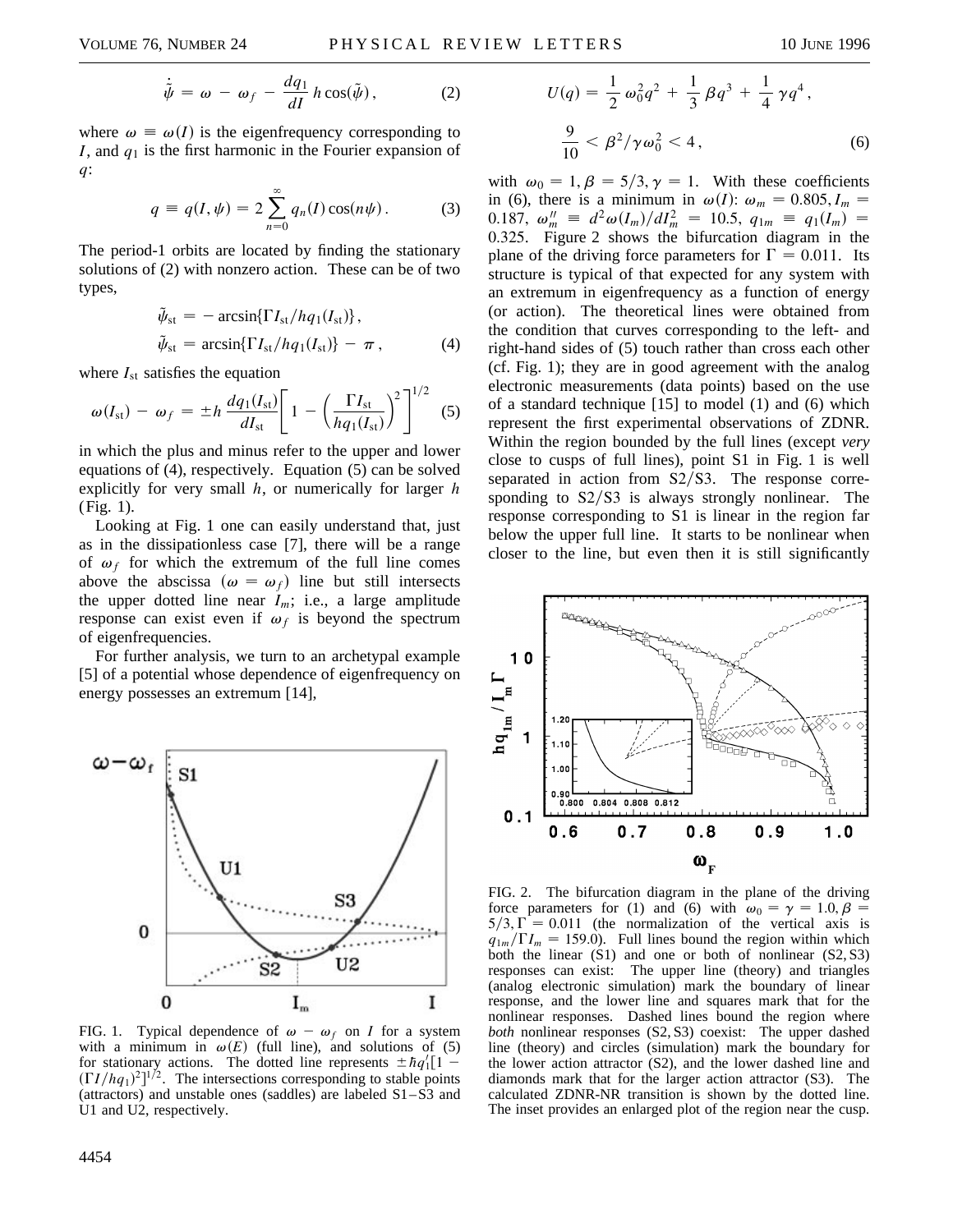smaller than  $S2/S3$ ; in order to distinguish S1 from  $S2/S3$ , we shall refer to it as "linear" within the whole region bounded by the full lines.

The evolution of the phase space with increasing  $\omega_f$ , calculated for fixed *h*, is shown in Fig. 3. One can see a distinct difference in the structure of the BAs of the nonlinear responses at different  $\omega_f$ . At smaller  $\omega_f$  [Figs. 3(a) and 3(b)], the phase difference between attractor and saddle [16] for each BA is negligible, whereas for larger  $\omega_f$  [Figs. 3(c)–3(e)] it is of the same order as the characteristic width of the BA. This holds true throughout the whole region enclosed by the full lines in Fig. 2 (except *very* close to bifurcation lines), the two types of behavior being separated by the dotted line. In analogy with the dissipationless case [7], the parameter ranges to the left and right of the dotted line can be defined as the zero-dispersion (ZDNR) and conventional (NR) stages of nonlinear response [and the definition can be formulated in a similar way for the original system (1) in terms of a stroboscopic Poincaré section].

In the dissipationless case, the transition between the ZDNR and NR stages as parameters change occurs [8] through *separatrix reconnection* [17], resulting in a different topology of separatrices between regions of trapped and untrapped motion: The separatrices are homoclinic or heteroclinic for ZDNR or NR, respectively [7,8]. In the presence of dissipation, the transition occurs typically via a *saddle connection* [2] as can be seen from Figs. 3(b) and 3(c) [18]. It also results in a change of topology of the BAs of the nonlinear responses. Just before the bifurcation, at the ZDNR stage, the basin corresponding to the larger action attractor (S3) encompasses the other one (S2), whereas the opposite applies for the NR stage just after the bifurcation, see Figs. 3(b) and 3(c). Beyond the close vicinity of the cusp, the frequency  $\omega_f^{(ir)}$  of the ZDNR-NR transition can be shown to satisfy an asymptotic  $(h \rightarrow 0)$  formula which is valid for the general case rather than for (6) only:

$$
\omega_f^{(tr)} = \omega_m + \text{sgn}(\omega_m'') (|\omega_m''|/2)^{1/3} \times (\frac{3}{2} h q_{1m} \{(1 - \eta^2)^{1/2} - \eta [\pi/2 - \arcsin(\eta)]\}), 2/3
$$
\n(7)

$$
\eta = \frac{\Gamma I_m}{hq_{1m}} < 1,
$$
  

$$
\left[\frac{\Gamma}{|\omega_m''|I_m^2}\right]^{2/3} \ll \left[\frac{\omega_f^{(tr)}\omega_m}{\omega_m''I_m^2}\right]^{1/2} \ll 1.
$$

It can be found more exactly by numerical solution of (2) (Fig. 2).

It is interesting to note one more nontrivial bifurcation that has no analog in the dissipationless case: the alternation between the BA of one attractor, either encom-



FIG. 3. Evolution with driving frequency  $\omega_f$  of the basins of attraction (BAs) of nonlinear responses in a  $2\pi$  band of the phase space of the slow variables (*I* ordinate,  $\tilde{\psi}$  abscissa) for the same system as in Fig. 2 but averaged over the highfrequency oscillations [Eqs. (2) and (3)] for  $h = 0.0143$  and (a)  $\omega_f = 0.8$ , (b) 0.83, (c) 0.85, (d) 0.88, and (e) 0.92. The boundaries of the BAs of S2 (S3) and trajectories emerging from the saddles are drawn by full (dashed) lines. One can obtain the complete phase space by repeating the above picture with a period  $2\pi$  in  $\psi$ .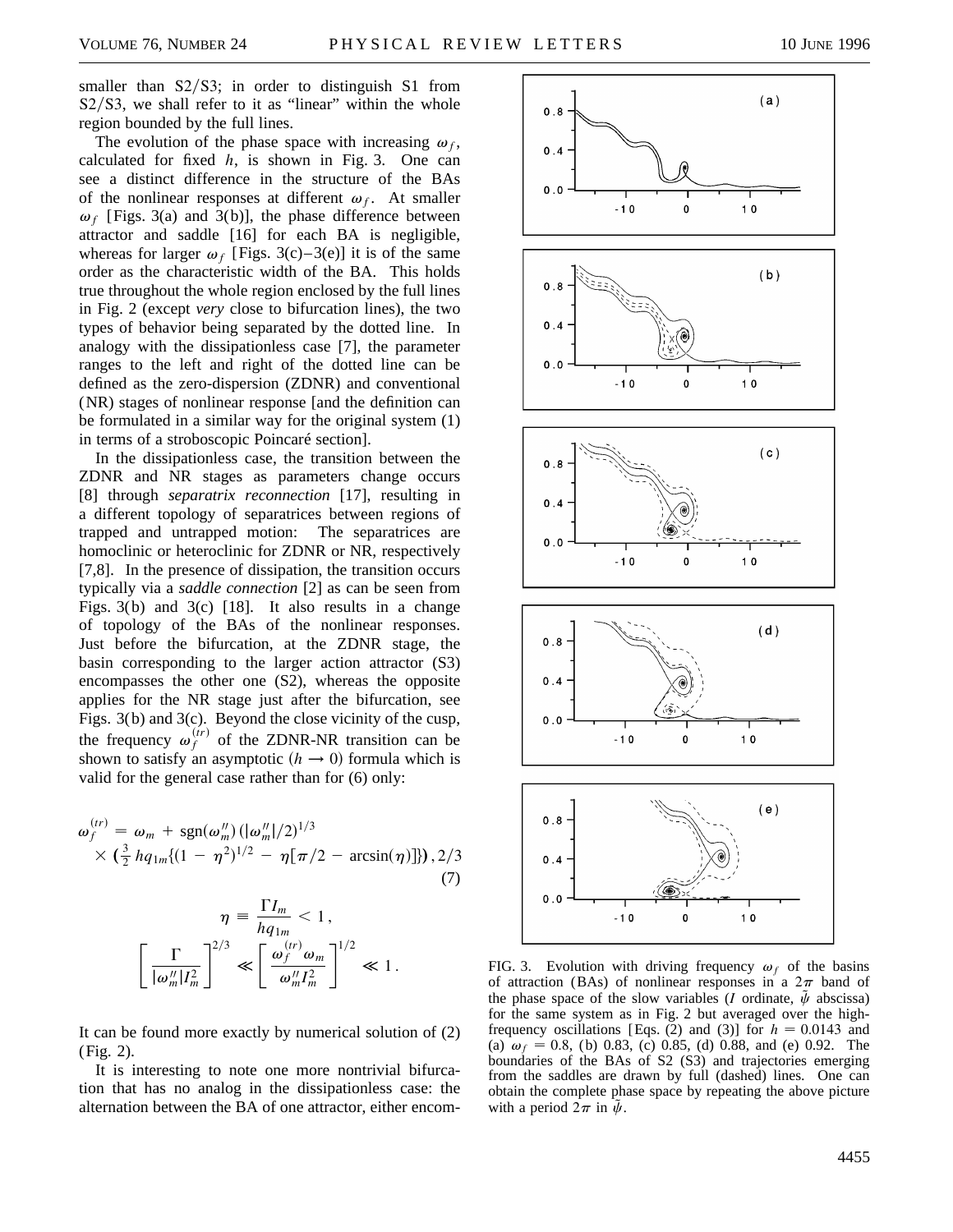passing the other one or simply moving around it [Figs.  $3(c) - 3(e)$ ], as the frequency is changed (for smaller  $\Gamma$ , a similar alternation takes place at the ZDNR stage also). These bifurcations are also of the saddle connection type, and, together with the ZDNR-NR transition, they are characteristic of any oscillatory system whose variation of eigenfrequency with energy possesses an extremum. The ZDNR-NR and encompassing or moving around bifurcations are of particular interest because they may be expected to give rise to unusual fluctuational phenomena (see below). Yet other global bifurcations are also possible; they will be considered in detail elsewhere.

In the presence of noise, previously stable states become metastable. Escape from an attractor takes place with overwhelming probability via one of the saddle points of its BA (see, e.g., [19,20]). Thus the transition of a saddle point from the BA of one nonlinear response to the other at the ZDNR-NR bifurcation would be expected to result in a jump-wise change in the probabilities of fluctuational transitions between the nonlinear and linear responses [in Figs. 3(b) and 3(c), the trajectory outgoing to the right from the saddle point with a lower action goes to the attractor corresponding to linear response]: For ZDNR, just before the bifurcation, there are no direct transitions between attractors S1 and S2, whereas for NR, just after the bifurcation, there are no direct transitions between S1 and S3. A similar effect should occur at global bifurcations of the "encompassing or moving around" type. Note that these various changes cannot be described in terms of frequency-response curves [1] because nothing happens to the attractors themselves at a global bifurcation.

Thus the sequence of global bifurcations undergone by a periodically driven oscillatory system whose dependence of eigenfrequency on energy possesses an extremum should manifest itself in some very unusual dependences of the fluctuational interattractor transition probabilities on parameters of the driving force. They, too, will be studied in detail elsewhere; here, we consider briefly the stationary fluctuations in the system. It can be shown that, for small enough *h*, there is a repopulation of the attractors associated with the ZDNR-NR transition: During the ZDNR stage, the population of attractor S3 is bigger than that of S2, whereas it is the other way round for NR. As shown in [9], this repopulation produces corresponding changes in the fluctuation spectra which are at their most pronounced for intermediate noise intensities and amplitudes of the driving force. The spectral density of fluctuations of the coordinate consists typically of a narrow transition peak at the frequency of the driving force which is due to fluctuational transitions between the metastable states (cf. [21]), Stokes and anti-Stokes bands which are due to small fluctuations around S2, S3, and a comparatively broad peak at  $\omega_0$  caused by small fluctuations near S1. The repopulation of S2, S3 reverses the relative amplitudes of the Stokes and anti-Stokes bands

and can also result in a rather unusual dependence of the intensity of the transition peak on the frequency of the driving force: Quite unlike the case of the Duffing oscillator [21], it can have a two-humped structure.

Zero-dispersion nonlinear resonance and related phenomena offer a rich manifold of interesting problems, only a few of which have been identified or discussed above. Others that would be likely to repay early investigation are associated with the dynamical chaos that is to be anticipated for larger amplitudes of the driving force, and its interaction with external noise.

We are grateful to N. B. Abraham, M. I. Dykman, and A. B. Neiman for useful discussions, to B. V. Chirikov and G. M. Zaslavsky for illuminating correspondence, and to G. R. Pickett for timely assistance. Two of us (D. G. L. and S. M. S.) would like to acknowledge the hospitality of Lancaster University. The work was supported by the Engineering and Physical Sciences Research Council (UK ), the Royal Society of London, the British Council, and the International Science Foundation (Grants No. UBY0/ 200 and No. N620/300).

\*Permanent address: VNIIMS, Andreevskaya nab 2, Moscow 117965, Russia.

† Permanent address: Institute of Semiconductor Physics, Ukrainian Academy of Sciences, Kiev, Ukraine.

- [1] C. Hayashi, *Nonlinear Oscillations in Physical Systems* (McGraw-Hill, New York, 1964).
- [2] J. Guckenheimer and P. Holmes, *Nonlinear Oscillations, Dynamical Systems and Bifurcations of Vector Fields* (Springer-Verlag, New York, 1983).
- [3] A. J. Lichtenberg and M. A. Liebermann, *Regular and Stochastic Motion* (Springer, New York, 1990).
- [4] S. M. Soskin, Physica (Amsterdam) **155A**, 401 (1989).
- [5] M. I. Dykman, R. Mannella, P. V. E. McClintock, S. M. Soskin, and N. G. Stocks, Phys. Rev. A **42**, 7041 (1990).
- [6] N.G. Stocks, N.D. Stein, S.M. Soskin, and P.V.E. McClintock, J. Phys. A **25**, L1119 (1992).
- [7] S. M. Soskin, Phys. Rev. E **50**, R44 (1994).
- [8] S. M. Soskin and D. G. Luchinsky, Nuovo Cimento D **17**, 915 (1995).
- [9] D. G. Luchinsky, P. V. E. McClintock, S. M. Soskin, and R. Mannella, in *Noise in Physical Systems and*  $1/f$ *Fluctuations,* edited by V. Bareikis and R. Katilius (World Scientific, Singapore, 1995), p. 705.
- [10] R. Barone and G. Paterno, *Physics and Applications of the Josephson Effect* (Wiley, New York, 1982).
- [11] J.-H. Kim and H.-W. Lee, Phys. Rev. E **52**, 473 (1995).
- [12] B. V. Chirikov, Phys. Rep. **52**, 263 (1979).
- [13] Higher order resonances can be treated in a similar way.
- [14] Note that  $U(q)$  in [5] contained a linear term, but it is reducible to (6) by a suitable change of variable.
- [15] L. Fronzoni, in *Noise in Nonlinear Dynamical Systems,* edited by F. Moss and P. V. E. McClintock (Cambridge University Press, Cambridge, England, 1989), Vol. 3, p. 222; P. V. E. McClintock and F. Moss, in *ibid.,* p. 243.